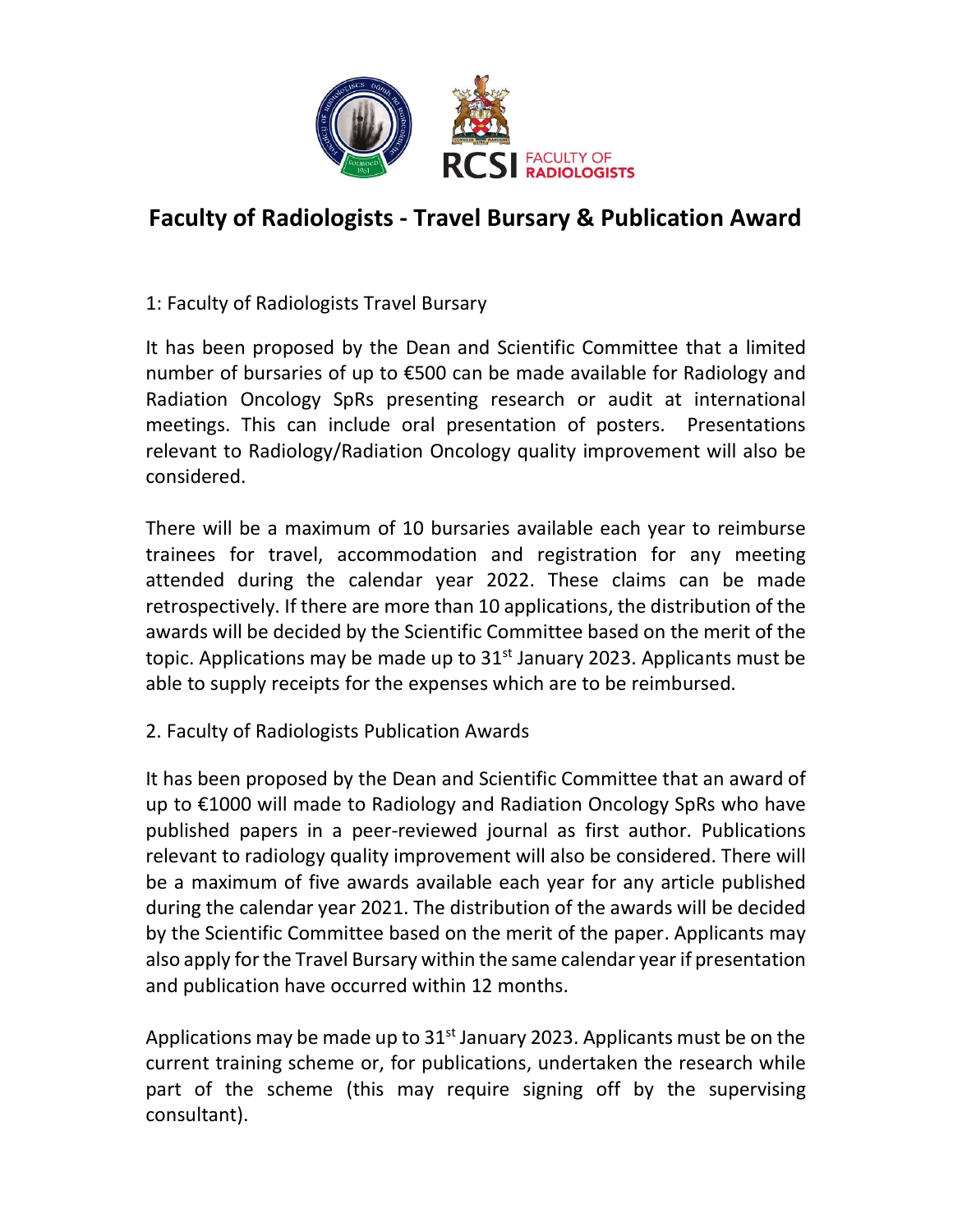

# Application Form - Travel Bursary 2022

| Name of Applicant:                                              |  |
|-----------------------------------------------------------------|--|
| Title of Presentation/Manuscript:                               |  |
| Title and Venue of Conference/Journal Citation:                 |  |
| Hospital Attachment and date when research<br>undertaken:       |  |
| Co-Authors:                                                     |  |
| Estimated Expenses (or expenses already<br>incurred):           |  |
| Have you attached your supporting<br>documentation or receipts? |  |

I confirm that I have not received other bursaries or grants covering the above claim and I have provided the appropriate receipts of travel and course expenses.

\_\_\_\_\_\_\_\_\_\_\_\_\_\_\_\_\_\_\_\_\_\_\_\_\_\_\_\_\_\_\_ \_\_\_\_\_\_\_\_\_\_\_\_\_\_\_\_\_\_\_\_\_\_\_\_\_\_\_\_\_\_\_

Signature of Applicant Date

Please return to: Karen Milling, Faculty of Radiologists, RCSI, 121 St Stephens Green, Dublin 2. radiology2@rcsi.ie

At least ten bursaries will be awarded with a maximum amount of €500 per award. The applications will be reviewed on merit if there are more than ten applications over the year.

### Dr Peter Ball, Co-Chair, Science and Research Committee

#### OFFICE USE ONLY

| <b>Travel</b><br><b>Bursary</b> | Poster | Presentation | Paper | Impact<br>factor | International<br>journal | National<br>Journal | International<br>Presentation | National<br>Presentation | First or<br>Last<br>author | Original<br>scientific<br>article | <b>Total</b> |
|---------------------------------|--------|--------------|-------|------------------|--------------------------|---------------------|-------------------------------|--------------------------|----------------------------|-----------------------------------|--------------|
|                                 |        |              |       |                  |                          |                     |                               |                          |                            |                                   |              |
| <b>Notes</b>                    |        |              |       |                  |                          | Decision            |                               |                          |                            |                                   |              |